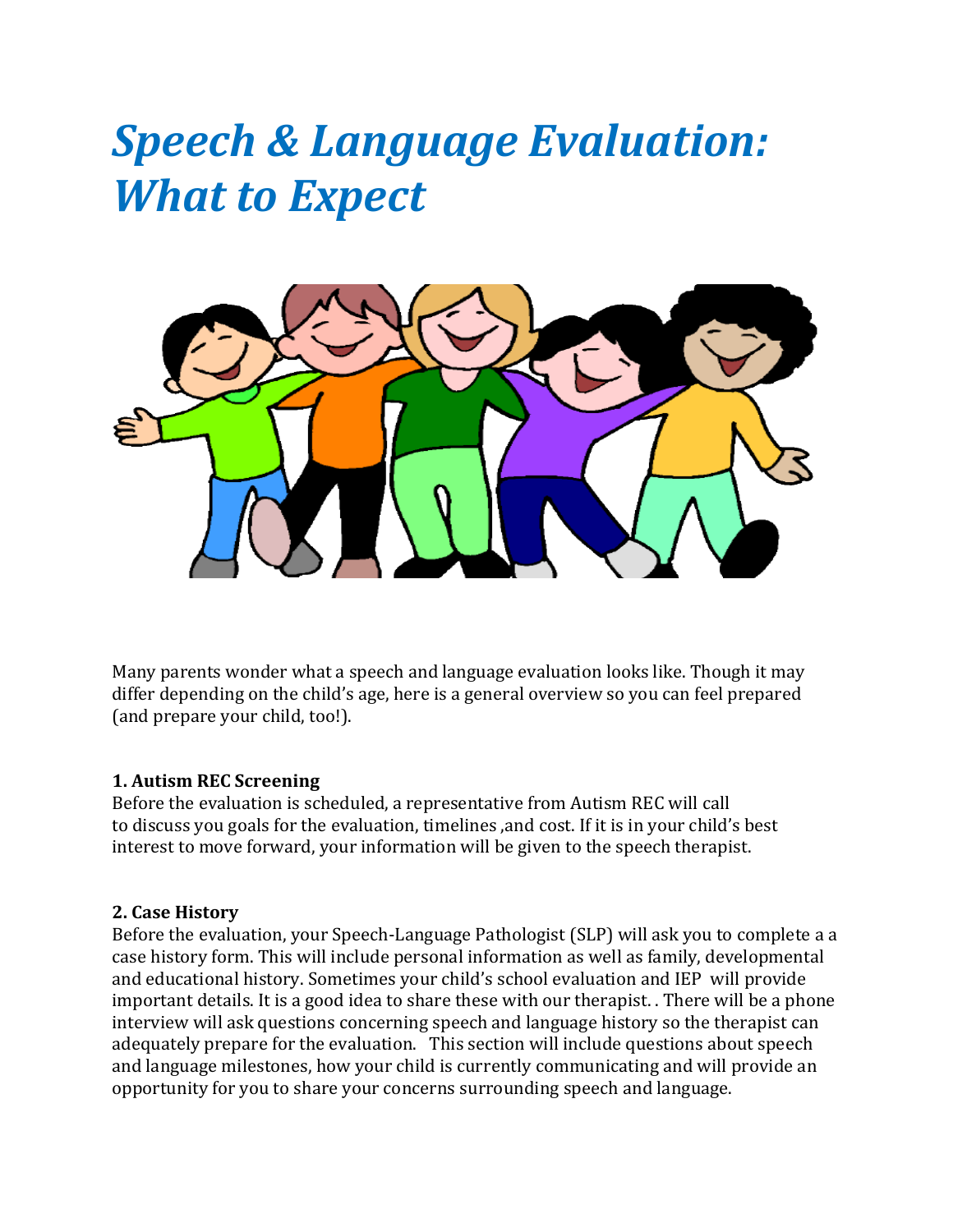#### **2. Parent Interview**

Since parents and caregivers are the best informants, it's important that they be included in the evaluation process. Getting a parent or caregiver perspective is crucial, thus the parent interview is typically the first portion of the evaluation. Most evaluations start with discussing speech, language and play skills as well as parent or teacher concerns. The SLP will ask questions related that the case history form you completed and what your goals are for the speech and language assessment. If it's not appropriate or your don't feel comfortable holding a discussion around the child, a phone call can be arranged prior to the evaluation session.

#### **3. Behavioral Observations**

After the SLP has a good idea of parent concerns and goals for the evaluation, they will get to know the child informally, during play and conversation. This is a great opportunity to build rapport with the child before the formal testing begins. Usually, the SLP will introduce age-appropriate toys and games and observe the child informally. During this time, the SLP will be keeping certain areas of development in mind such as play skills, pragmatic/social skills, speech intelligibility and conversational abilities. Typically, parents will stay in the testing room, may participate in play or may watch the SLP and child interact. The SLP will ask follow up questions after getting to know the child. Autism-REC evaluations can be completed in your home or at the Autism REC center,

#### **4. Oral Motor Examination**

An oral motor examination is an assessment of the facial structures used for speech. If an oral motor examination is warranted and appropriate, the SLP will examine the child's facial symmetry, dentition, and take a look inside their mouth. They will also ask your child to make certain movements (silly faces!) with their lips and tongue. We realize this may be uncomfortable and feel scary for a young child so we make it quick and have some tricks to make it fun!

#### **5. Formal Assessment**

There are many standardized speech and language tests used to examine different skills. Some areas that may be tested include: articulation, apraxia of speech,

receptive/expressive language, fluency/stuttering and reading/writing. An SLP will use different tests for a toddler with delayed language and an elementary school student with reduced intelligibility. As such, this portion of the evaluation will vary greatly depending on a child's age and speech and language concerns. During this portion of the assessment, the SLP will administer 1 or more standardized tests to the child. Many standardized tests are norm-referenced, meaning the test yields a score or multiple scores used to compare your child's scores to those of same aged children.

Assessments for toddlers are typically play-based, completed on the floor and involve parent and caregiver input. For preschool and elementary school children, parents are